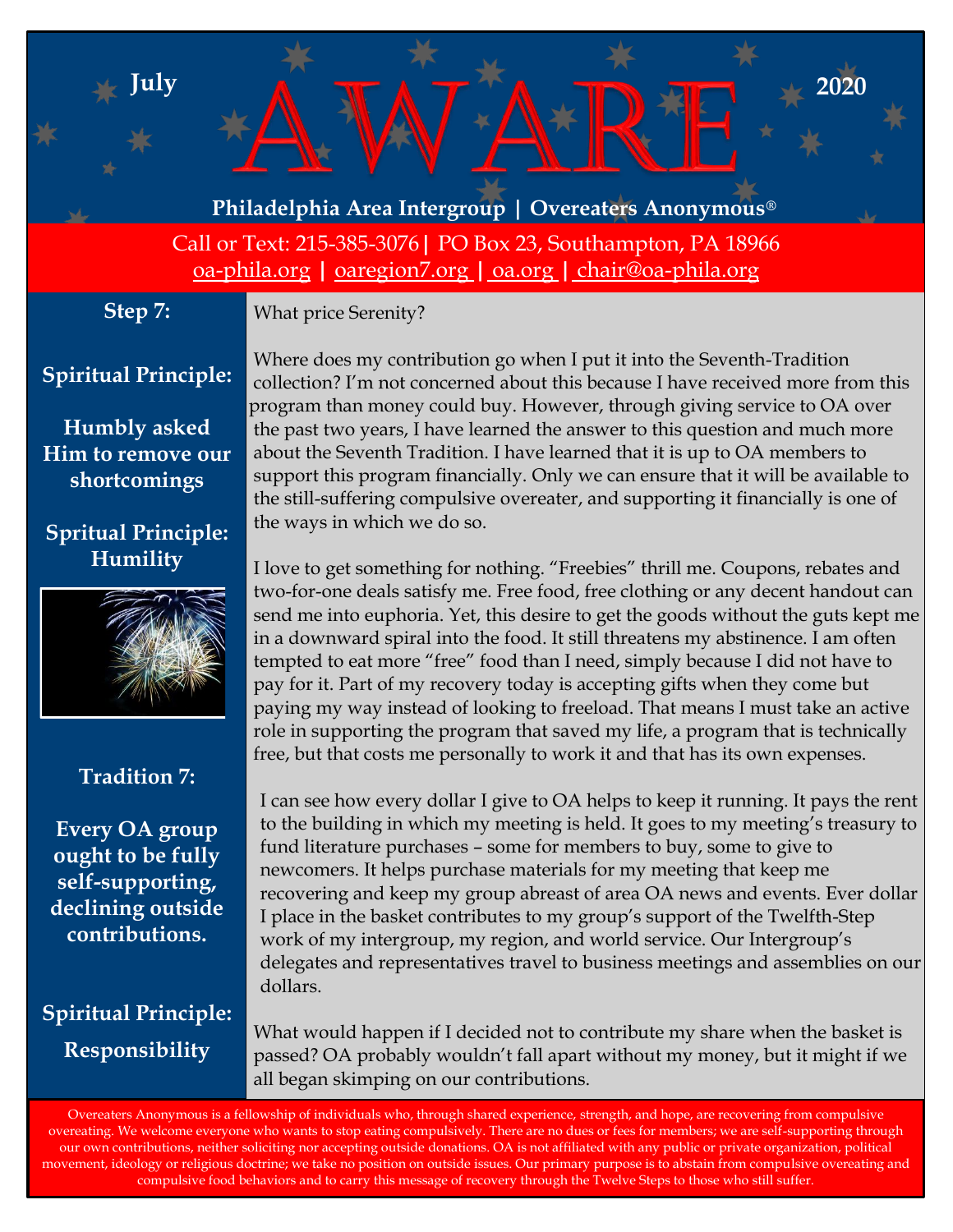

# **What's Hot!**



Without our financial support, the printing presses would stop, and we would have no more literature. No human voices would answer the phones at the World Service Office. Our Intergroups would no longer send delegates to the World Service Business Conference every May. Whoever could get to Albuquerque on his or her own money would go and decide what happens to the rest of us in OA.

 if it is for them? The Twelfth tradition reminds us that our purpose for existing is the newcomer. Without No contributions means no rent to our meeting place, which means no meeting place. That means I would miss the recovery I find at meetings, and newcomers would miss the hope. Without our dollars, WSO would lack funds to send free information to newcomers. Would they bother to try OA and find out newcomers, OA would dissolve.

The reality is that a dollar per member these days is hardly enough to support the work of OA worldwide. Like everything else in OA, giving has a dual purpose. It is for the good of OA and for my own good.

It keeps the program alive for me when I need it. It offers practice in giving, which the self-centered part of me doesn't always enjoy. Giving to OA teaches me to value my serenity more than my money. Through giving, I learn that even my money belongs to God and that I must give it as He directs, trusting Him to provide whatever else I need. Giving teaches me to support causes in which I believe, even when this support demands personal sacrifice. My contributions to the Seventh Tradition help me learn to be selfless.

Through our selfless giving, OA is empowered to continue its Twelfth-Step work around the world and to provide a place where we can "keep coming back." By supporting our programs financially, we protect it from domination by outside forces that might subsidize it, such as the government, private organizations, or well-meaning philanthropists. These subsidies would alter and corrupt our program, leaving it vulernable to decay. We safeguard against this every time we place a dollar (better make that at least two!) in the basket as it comes around. We give back. We see that OA is worth it. We see that we are worth it. We gain self-esteem, and we ensure a future for OA and for ourselves.

- N.W, Fairfax, Virginia USA (reprinted from Lifeline July 2001, © OA, Inc.)

Thank you to Stephen L and Steve T. for your service and leadership with PAIG!



Please congratulate Mary T. as the new PAIG Chair and Rob. L as the new Vice Chair!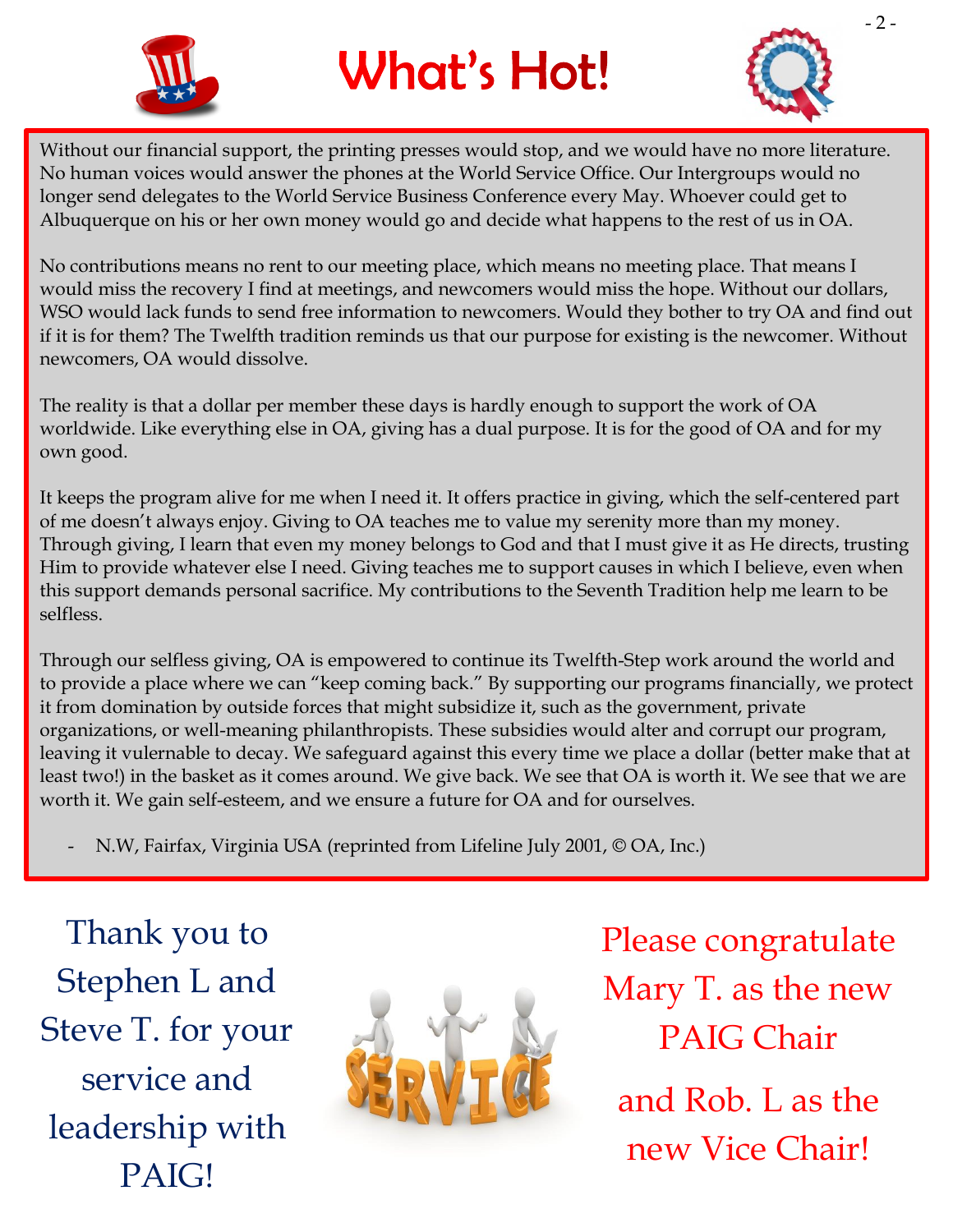## **Hoping to connect to another OAer?**   $\mathbf{\hat{E}}$  = a potential phone sponsor,  $\mathbf{\hat{C}}$  = a willing ear, and  $\mathbf{\Xi}$  = an email contact!

| Name           | Service                       | Phone        | Email                     | When?                   |
|----------------|-------------------------------|--------------|---------------------------|-------------------------|
| Judy R.        | $x + 3$                       | 215-603-1854 | n/a                       | 11am - 8 pm, Tu. - Sun. |
| Kate V.        | <b>雷+++</b>                   | 215-350-4443 | kvalesky73@comcast.net    | <b>Whenever</b>         |
| Rick M.        | $\mathbf{F}$                  | 215-785-5630 | Rickam1@Verizon.net       | 11am to 10pm            |
| Celeste S.     | <u>a</u>                      | n/a          | celeste.schor@gmail.com   | Whenever                |
| <b>Sue</b>     | 鳳                             | n/a          | Sac123058@comcast.net     | Whenever                |
| <b>Jeff S.</b> | $\mathbf{R}$ , $\blacksquare$ | 609-610-6193 | stoolmanjackson@yahoo.com | $10am - 9pm$            |
| Carolyn L.     | <b>雷+++</b>                   | 302-379-6373 | carolyn.lecomte@gmail.com | Whenever                |

**Overeaters Anonymous Virtual Workshop** 

### "FREEDOM FROM BONDAGE"

SATURDAY, JULY 4, 2019 9:00-11:30 AM



9:00 - 9:30 am - Fellowship

- 9:30 11:30 am Meeting
	- **Speakers** - Sharing
	- 7th Tradition

Hosted by Fellowship of Hope OA Group **Questions? Contact** https://uso4web.zoom.us/j/6013914777 FOH Zoom Number: 601-391-4777 Password: 09211960



**Sponsorship Workshop Saturday, August 15** 10:30-12:30 Pacific Time



**Getting Newcomers Started** The First Three Steps **Sponsoring Chronic Slippers** Love and Forgiveness

Two speakers with time for follow-up "Ask It Basket" questions

<u>ttps://zoom.us/i/9961238124?pwd=aVR6Y1dtNG5ooHFNanlWdHdyU3JsQT09</u><br>Meeting ID: 996 123 8124<br>Password: 4KwK79<br>Phone: +1 669 900 6833 Phone Password: 874751

If you need help with Zoom, contact Gerri: (808) 250-1212 Suggested 7th Tradition Online Donation: \$5.00<br>https://www.sacvalleyoa.org/7th-tradition-donation.

#### **PAIG RETREAT NEWS!**

The PAIG Retreat Committee has decided to hold this year's retreat virtually via Zoom with a training session to be held on Friday before the retreat begins. The retreat will run from **Friday, September 25 through** Sunday**, September 27, 2020**.

This year's theme Prescription for Recovery: The Twelve Steps aims to help us all explore ways we can strengthen our recovery and it's in the best interest of everyone's health that the committee made this decision.

We've all seen the innovative ways people have come together in order to foster community and strengthen relationships in these unusual times. We put our faith in our Higher Power to guide us and trust that this retreat will offer just as much strength, recovery, and hope as past retreats.

Workshops will be held along four tracks: Spiritual, Emotional, Physical, and Engagement along with two keynotes on Friday and Saturday. There will also be special offerings for those new to OA and a panel on Sunday.

We also plan to continue the wonderful tradition of the talent and fashion shows as well as the skit We are actively looking for volunteers and participants and can't wait to see you all display your multitude of gifts and strut your stuff from the comfort of your homes.

Online registration should be available in the coming weeks via the PAIG website. Stay tuned for further details and Workshop information. Also,

SAVE THAT DATE!